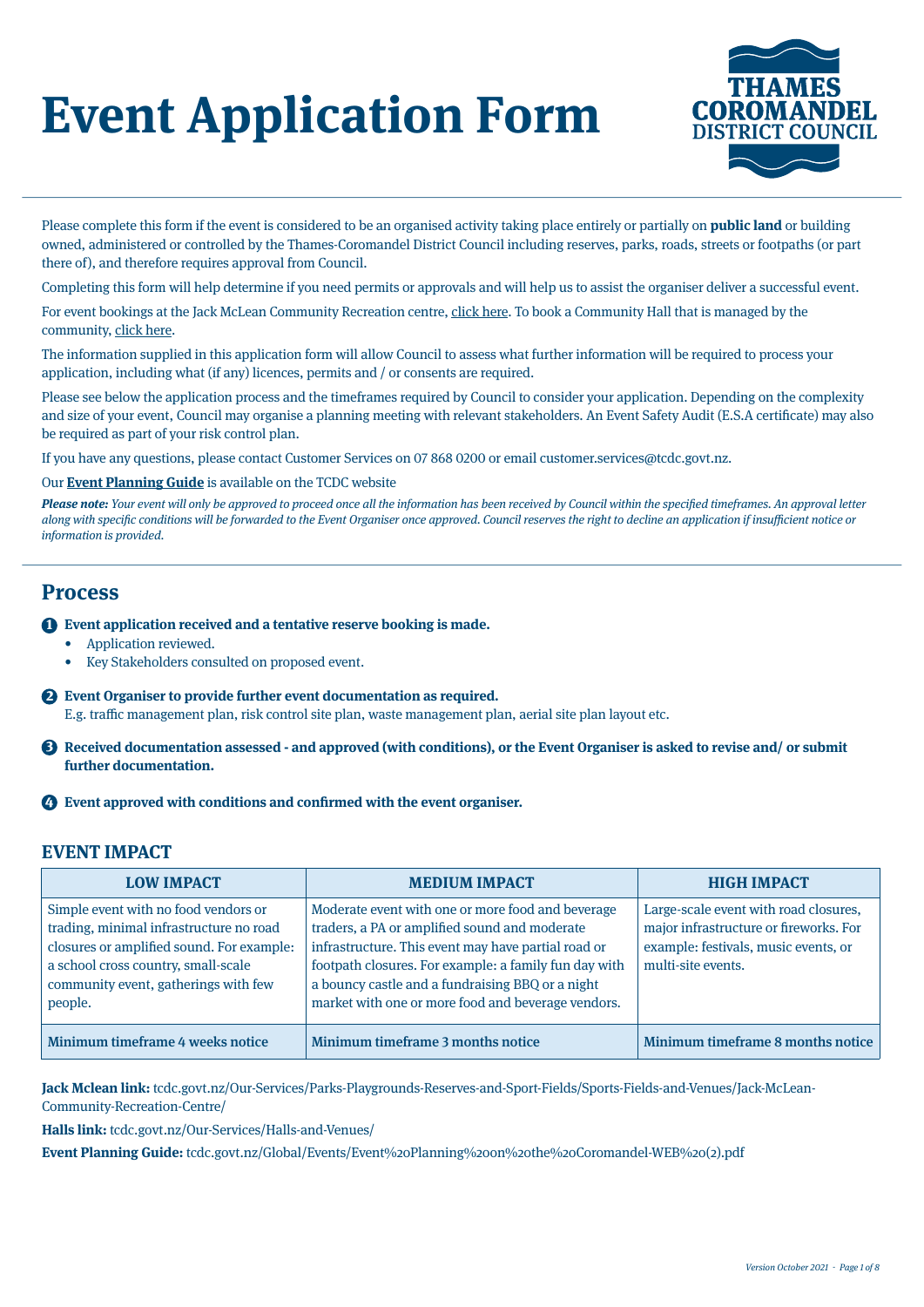# **Event organiser information**

| Organisation/<br>company |                                     |                                                    |              |
|--------------------------|-------------------------------------|----------------------------------------------------|--------------|
|                          | <b>Name</b>                         | <b>Contact number</b>                              | <b>Email</b> |
| Event<br>organiser:      |                                     |                                                    |              |
| Alternative<br>contact:  |                                     |                                                    |              |
| Contact on<br>the day:   |                                     |                                                    |              |
|                          | Postal address (including postcode) | Invoice address (if different from postal address) |              |

# **Event information**

Name of event

If you have more than 2 event dates/times please separate by comma.

| Event<br>FORMAT: DD/MM/YYYY<br>date/s                                   | Site:                     |  |
|-------------------------------------------------------------------------|---------------------------|--|
| <b>Event start</b><br>time/s                                            | Event finish<br>time/s    |  |
| Pack in<br>FORMAT: DD/MM/YYYY<br>date/s                                 | Pack in<br>time/s         |  |
| Rain<br>date/s                                                          | Number of<br>participants |  |
| Is the event entry:<br>Ticketed<br><b>Entry</b> fee<br>Donation<br>Free |                           |  |
| What is the purpose of the event? i.e Why are you holding it.           |                           |  |
|                                                                         |                           |  |

What type of activities are involved? i.e What will people be doing at your event? Please attach a copy of your event programme if applicable.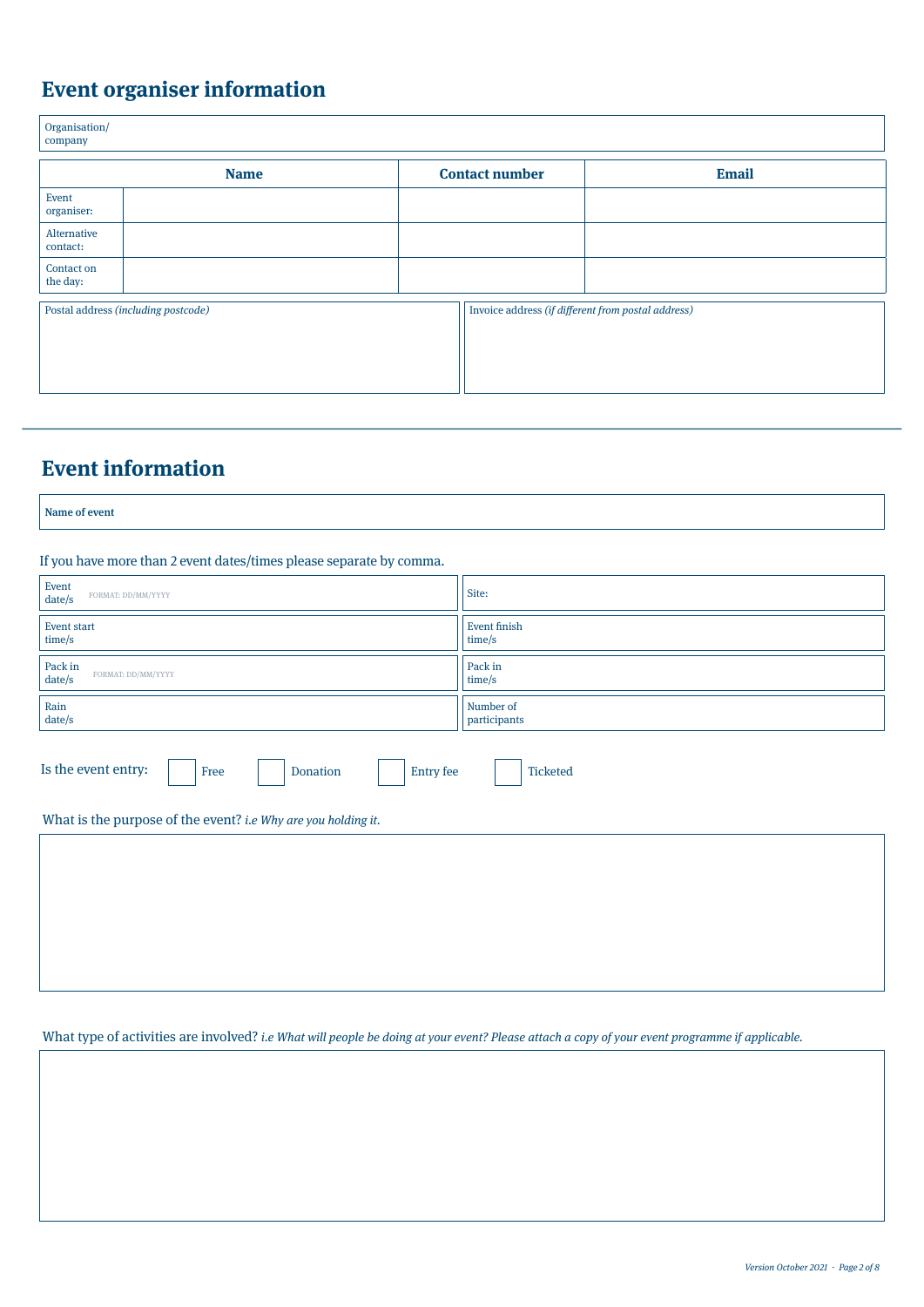# **Site and effects on the environment** (please tick all boxes applicable to your event and provide a site map)

**Structures:** Please write the quantity and dimensions beside each structure if applicable. Please note marquees over 100m<sup>2</sup> and platforms or staging over 1.5m will require building consent.

|                                                                                                                                                                                                                                                                                                                                                                                                                                                                                                                                          | Marquees/<br><b>Stages</b>                                                                                                                                                     |  |  |
|------------------------------------------------------------------------------------------------------------------------------------------------------------------------------------------------------------------------------------------------------------------------------------------------------------------------------------------------------------------------------------------------------------------------------------------------------------------------------------------------------------------------------------------|--------------------------------------------------------------------------------------------------------------------------------------------------------------------------------|--|--|
|                                                                                                                                                                                                                                                                                                                                                                                                                                                                                                                                          | EZI-up/gazebo<br>Chairs/                                                                                                                                                       |  |  |
|                                                                                                                                                                                                                                                                                                                                                                                                                                                                                                                                          | Fencing<br>tables                                                                                                                                                              |  |  |
|                                                                                                                                                                                                                                                                                                                                                                                                                                                                                                                                          | Other<br>(including signage)                                                                                                                                                   |  |  |
|                                                                                                                                                                                                                                                                                                                                                                                                                                                                                                                                          | Site map attached (mandatory requirement)                                                                                                                                      |  |  |
|                                                                                                                                                                                                                                                                                                                                                                                                                                                                                                                                          | Amusement devices: Please tick if you are planning on having any amusement devices at your event. Please note licences for devices may be<br>required from Council to operate. |  |  |
|                                                                                                                                                                                                                                                                                                                                                                                                                                                                                                                                          | Inflatable<br>Mechanical                                                                                                                                                       |  |  |
|                                                                                                                                                                                                                                                                                                                                                                                                                                                                                                                                          | Noise (amplified):                                                                                                                                                             |  |  |
| <b>Start</b><br>time/s                                                                                                                                                                                                                                                                                                                                                                                                                                                                                                                   | Finish<br>time/s                                                                                                                                                               |  |  |
|                                                                                                                                                                                                                                                                                                                                                                                                                                                                                                                                          | Other<br>Live band<br>DJ<br>PA system<br>(please describe)                                                                                                                     |  |  |
| Waste management and minimisation: Event organisers are responsible for managing and removing waste from the site and surrounding<br>areas. Council also expects events to offer recycling options to divert waste from landfill. You may be required to provide information at a later<br>date detailing your management plans.                                                                                                                                                                                                         |                                                                                                                                                                                |  |  |
|                                                                                                                                                                                                                                                                                                                                                                                                                                                                                                                                          | What options do you intend to provide at your event?<br>Recycling<br>Composting<br>Rubbish (landfill)                                                                          |  |  |
| Does your event include fireworks and/or special effects?<br>Yes<br>No                                                                                                                                                                                                                                                                                                                                                                                                                                                                   |                                                                                                                                                                                |  |  |
|                                                                                                                                                                                                                                                                                                                                                                                                                                                                                                                                          | Do you require off-street vehicle access to the site?<br>Yes<br>N <sub>o</sub>                                                                                                 |  |  |
| <b>Food and beverage trading</b> (please tick all boxes applicable to your event)<br><b>Food:</b> Please write the quantity beside each category<br>Food vendors<br>Barbeque or<br>(registered)<br>sausage sizzle<br>Alcohol: Are you providing, selling or have alcohol included in the ticket prices of your event? If so, you must apply for a special alcohol<br>licence at least twenty working days prior to your event tcdc.govt.nz/alcohol-licence-application<br>Selling:<br>Supplying:<br>Yes<br><b>No</b><br>Yes<br><b>No</b> |                                                                                                                                                                                |  |  |
| Trading: (sale or distribution of goods, flyers, services, collecting money etc.)<br>Yes<br><b>No</b>                                                                                                                                                                                                                                                                                                                                                                                                                                    |                                                                                                                                                                                |  |  |
| <b>Traffic management and parking</b> (please tick all boxes applicable to your event)                                                                                                                                                                                                                                                                                                                                                                                                                                                   |                                                                                                                                                                                |  |  |
|                                                                                                                                                                                                                                                                                                                                                                                                                                                                                                                                          | Doge vous quant involve any activities on a road or footpath?<br>Voc<br>N <sub>c</sub>                                                                                         |  |  |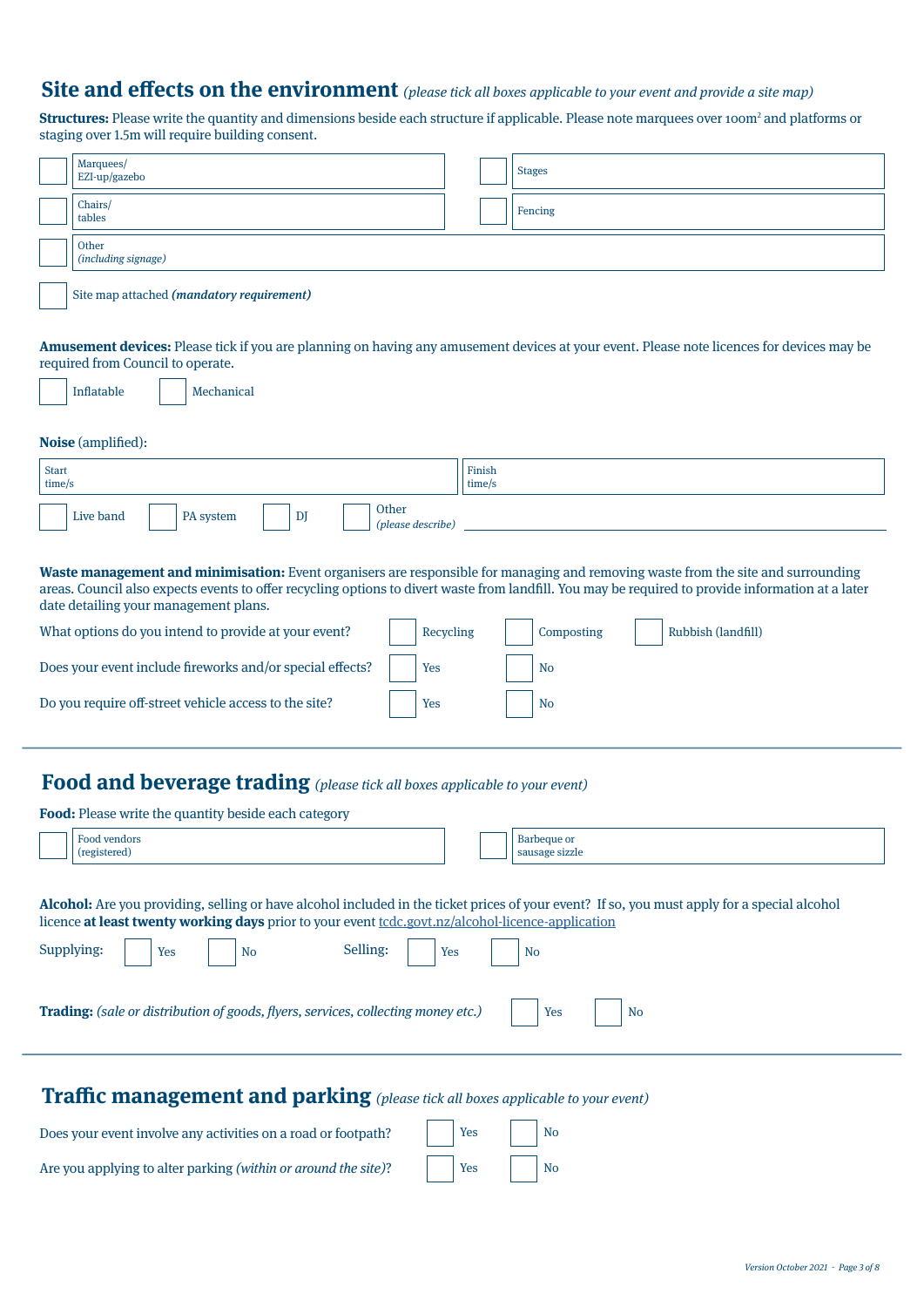| Are you applying to close a road? |  |
|-----------------------------------|--|
|                                   |  |

If yes, for what purpose?

What roads do you plan to close and at what times? E.g. (between Lee Street and Hannon Roads from 6am until 9am). Note: You will need to engage a qualified traffic management company to assist you.

Where do you expect your event participants to park, including accessible car parking?

# **Utilities**

| <b>Electricity:</b> Do you require access to power if available?                     | Yes<br><b>No</b> |
|--------------------------------------------------------------------------------------|------------------|
| Lighting: Will you be providing additional lighting?                                 | Yes<br><b>No</b> |
| <b>Toilets:</b> Do you require access to existing toilets (subject to availability)? | Yes<br><b>No</b> |
| <b>Portaloos:</b> Will you be providing portaloos?                                   | Yes<br><b>No</b> |
| Please indicate how many and also ensure there are accessible services:              |                  |
| Please indicate how many of the above are accessible:                                |                  |

Please use this space to describe your event or for further information that doesn't fit in the provided fields. Note: Refer to the section the information belongs to.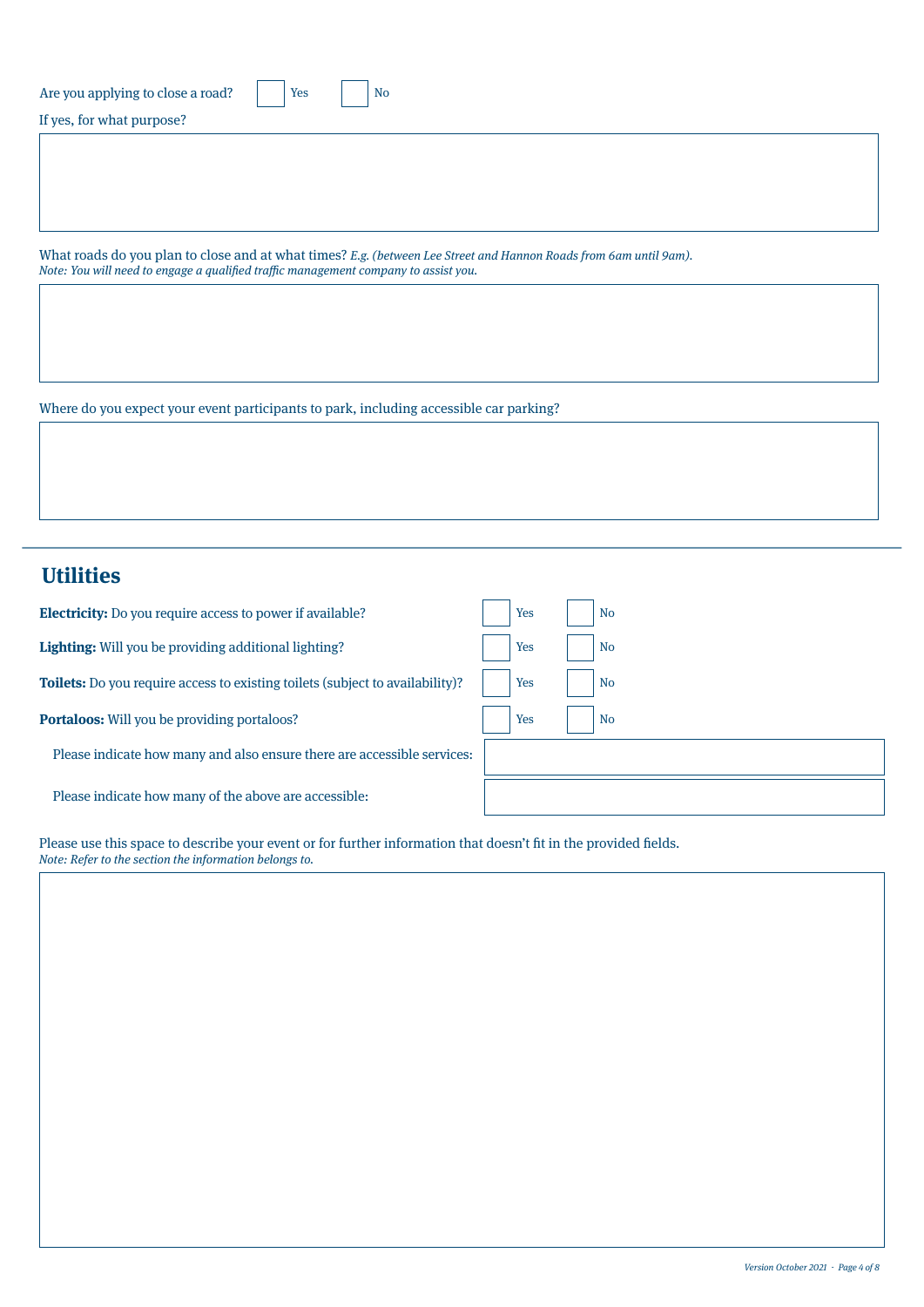# **Declaration**

I declare on behalf of the Event Organiser that:

| The information provided with this Application Form is true and correct and not misleading in any material respect to the best of my<br>$\Box$ knowledge: |
|-----------------------------------------------------------------------------------------------------------------------------------------------------------|
|                                                                                                                                                           |

I have read, understood and agree to be bound by Thames-Coromandel District Council General Terms and Conditions;

I agree to abide by any additional conditions, which the Thames-Coromandel District Council may advise of in the exercise of its grant of approvalof the Event;

I confirm that I am the authorised signatory for the Event Organiser

# Privacy Notification

The information you provide will be used for the purpose of assessing the application for your activity/event.

You understand that the Council must act in accordance with the requirements of the Local Government Official Information and Meetings Act 1987 and the Privacy Act 2020 and that the information may be made publicly available.

Personal information will be held and used in accordance with the Council's privacy statement available www.tcdc.govt.nz and the Privacy Act 2020. Under this Act you may request access to and request correction of any personal information held by the Council.

Please let us know if your application contains commercially sensitive information or other information you consider should not be publicly disclosed

| Full name | Title/position |
|-----------|----------------|
|           |                |
|           |                |
| Signature | Date           |

To send us this form using the 'Submit' button, please download the form to your computer first, then fill it out, save it, and then press 'Submit'.

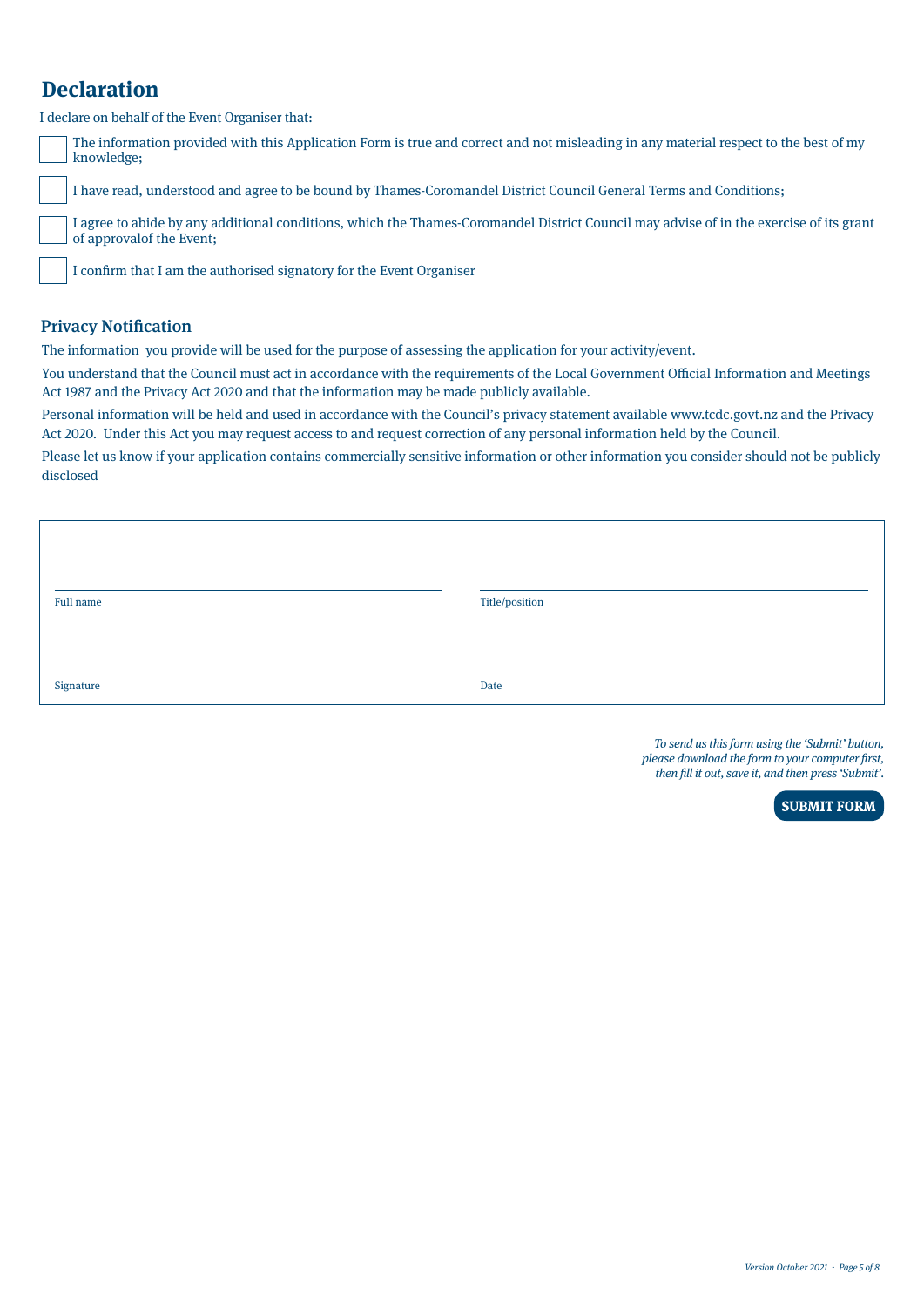# Thames-Coromandel District Council and the Event Organiser agree as follows:

The Event Organiser warrants and confirms to abide by all rules and directives published and updated by the Government form time to time at [covid19.govt.nz/](http://covid19.govt.nz/ )  The Event Organiser understands and accepts that the Council may immediately terminate the Event if the Event Otrganiser breaches any of the government rules or directives.

#### **1. Definitions/Interpretation**

Unless the context otherwise requires:

"Application Form" means the application form submitted by the Event Organiser to the Council to obtain approval to use the Site for the Event;

"Business Day" means any day excluding Saturdays, Sundays and statutory public holidays in Thames-Coromandel;

"Council" means the Thames-Coromandel District Council;

"Event" means the event, as described in the Application Form;

"Event Facilitator" means the Council representative who is the Event Organiser's point of contact at the Council;

"Event Organiser" means the person, business, company or organisation named as the Event Organiser in the Application Form. It includes its Personnel, successors, and permitted assignees;

"Event Pack In Date" means the date specified as such in the Application Form;

"Personnel" means all individuals including volunteers engaged by or on behalf of the Event Organiser in relation to the Event, including its directors, employees, subcontractors, agents, external consultants and technical support;

"Site" means the area of land administered, owned or controlled by Council where the Event is to be held, including but not limited to parks, reserves, squares or streets (or part thereof); and

"Special Conditions" means any special conditions that apply to the Event, as determined by Council and contained in the formal approval letter issued by Council to the Event Organiser.

## **2. Access to the Site**

The Site remains public property at all times, unless otherwise approved by Council. The Event Organiser must ensure that:

- access and egress for residents, businesses and emergency vehicles is available to and from the Site at all times;
- the public is not unduly inconvenienced; and
- public and private access ways are kept clear at all times.

No vehicles are permitted on grass areas on the Site unless prior written permission is obtained from Council.

The Event Organiser must use only the agreed area of the Site and only for the Event and no other purpose.

#### **3. Fees and Charges**

The Event Organiser is responsible for payment of any and all fees, charges and/ or service and supply charges associated with the Event, as advised by Council. The Event cannot proceed unless all applicable charges have been paid.

#### **4. Bond**

The Event Organiser may be required to provide Council with a bond in cleared funds prior to the Event. The amount of the bond will be determined by Council, in its absolute discretion. A bond is in addition to any other fees or charges payable in relation to the Event. If the Event Organiser breaches or fails to properly perform its obligations under these terms and conditions or any Special Conditions, the bond will be forfeited and Council may use the bond to cover any costs associated with the breach or failure, repair of any damage and/ or additional cleaning required following the Event. If such costs are greater than the bond taken, Council will on charge the costs to the Event Organiser.

#### **5. Licences**

The Event Organiser must, at the Event Organiser's expense, obtain all licences, permits and consents including but not limited to Building, Health (Food) or Alcohol that are required for the Event at least 20 Business Days prior to the Event Pack In Date. The Event Organiser will provide Council with copies of these documents upon request. All terms and conditions of the licences must be adhered to during the duration of the Event.

#### **6. Cancellation**

If the Event is cancelled by the Event Organiser, the Event Organiser must notify the Event Facilitator in writing as soon as possible. Council reserves the right to cancel the Event for any reason it sees fit, at any time, and without any prior notice.

#### **7. Event Notification**

When requested by Council, the Event Organiser will inform residents and businesses in the area affected by way of a letter at least 10 Business Days prior to the Event Pack In Date. The letter must be delivered by hand to the residents and businesses and must contain the following information:

- name and description of the Event;
- road closure details, parking restrictions and information about noise (if applicable);
- duration of the Event, including pack in and pack out;
- Event Organiser's name and contact details before and during the Event; and
- contact details of Council.

A draft version of the letter must be provided to the Event Facilitator, together with the area proposed to be affected, for approval prior to delivery of the letter.

#### **8. Health and Safety**

The Event Organiser is responsible for ensuring the provisions of the Health and Safety at Work Act 2015, all relevant regulations, standards, and approved codes of practice are complied with at all times and must ensure, as far as is reasonably practicable, that the Site and the Event, including anything arising from the Site or the Event, are without risks to the health and safety of any persons. The Event Organiser must provide Council with a health and safety management plan specific to the Event at least 20 Business Days prior to the Event Pack In Date.

The Event Organiser must ensure, as far as is reasonably practicable, that the health and safety of any:

- workers involved in carrying out the Event;
- workers whose activities in carrying out work are influenced or directed by the Event Organiser; and
- other person;

- is not put at risk from carrying out the Event.

The Event Organiser must:

- keep a record of all deaths, injuries, illnesses and notifiable incidents which are required by law to be notified (Notifiable Event) to WorkSafe New Zealand for at least 5 years from the date on which notice of the relevant event is given to the public authority;
- as soon as possible after becoming aware that a Notifiable Event arising out of the Event has occurred, ensure that WorkSafe New Zealand is notified of the Notifiable Event; and
- as far as the site at which any Notifiable Event has occurred is under the Event Organiser's management or control, take all reasonable steps to ensure that the site where the Notifiable Event occurred is not disturbed until authorised by WorkSafe New Zealand.

Following any Notifiable Event the Event Organiser must by the start of the next Business Day :

- provide Council with a copy of any information or notice which the Event Organiser is required to provide or make to WorkSafe New Zealand relating to that Notifiable Event;
- provide Council with a report giving complete details, including results of investigations, into the cause of the Notifiable Event and any recommendations or strategies for prevention of any similar Notifiable Event in the future; and
- provide Council with such assistance as may be reasonably necessary to conduct a Notifiable Event, incident or accident investigation.

The Event Organiser must, so far as is reasonably practicable, engage with workers involved in carrying out the Event in relation to health and safety matters concerning the Site or the Event. The Event Organiser shall have procedures in place that provide reasonable opportunities for such workers to participate effectively in improving health and safety in respect of the Site and the Event on an ongoing basis.

The Event Organiser must, so far as is reasonably practicable, co-ordinate, consult and co-operate with all other duty-holders in relation to the Event, including Council.

#### **9. Responsibility for Equipment**

The Event Organiser must provide, place and remove all temporary structures, road markings, signs, cable ties, rubbish bins, toilets, equipment, props and any other equipment or devices associated with the Event. Removal of such equipment and structures must take place immediately after the Event. All equipment and structures used in relation to the Event must be in good, safe, working order.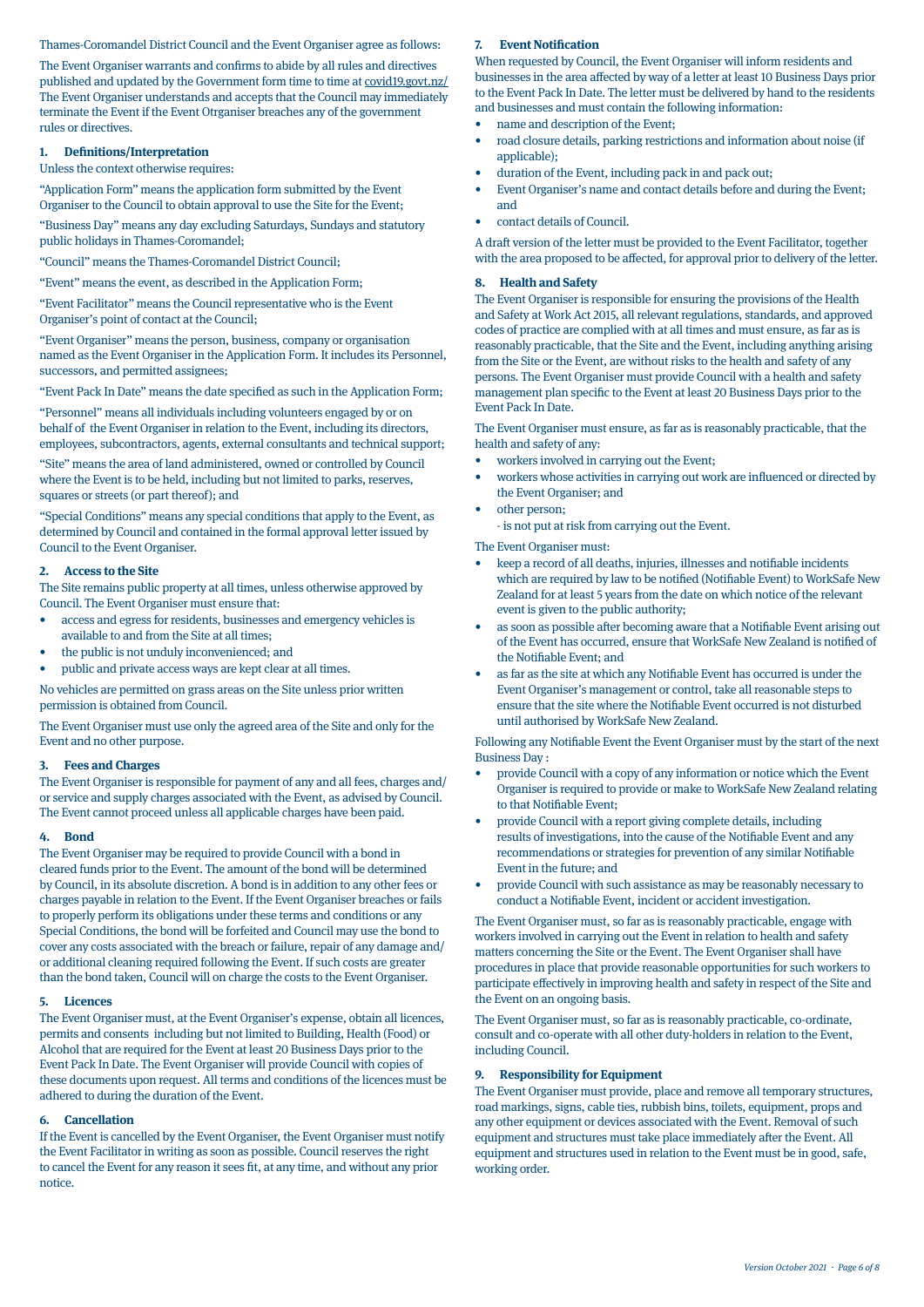# **10. Responsibility for Clean-up and Waste Minimisation**

The Event Organiser shall make every effort to minimise waste generated at the event through recycling and waste reduction initiatives.

Additional litter bins/waste skips and recycling receptacles shall be placed within the Site throughout the course of the Event and shall be the responsibility of the Event Organiser to maintain and clear

The Event Organiser must ensure that the Site and any surrounding areas including surrounding streets are in a clean and tidy condition, before, during and after the Event. The removal and disposal of all rubbish, recycling and organics must take place immediately after the Event to an appropriate facility. The Event Organiser agrees to pay for the cost of any repairs and additional cleaning required by the Council to re-instate the Site and surrounding areas to a clean and tidy condition. Such costs will be in addition to any other fees and charges.

## **11. No Damage to Property**

The Event Organiser must ensure that the Site and all wildlife, stock, vegetation, furniture, fences, bollards, buildings and other facilities on the Site are not damaged or unduly disturbed at any time before, during or after the Event.

If any damage does occur, the Event Organiser shall, as soon as practicable and at the Event Organiser's cost, repair or replace (at the Council's direction, acting reasonably) the damaged property.

No holes are to be dug into pavements, asphalt, public grassed areas or roadways.

In the event of wet weather care shall be taken to avoid damage to the Site.

If there is any doubt over ground conditions due to adverse weather, the Event Organiser is to telephone the On-Call Duty Field Service Representative of the Council on 07 8680200.

#### **12. Beach and Coastal Areas**

If the Event is being held on or near a beach or coastal area, the Event Organiser must ensure that:

- only formal Council beach access ways are used;
- coastal plants are not trampled or damaged in any way ; and
- people stay out of formally roped off areas to prevent damage to vegetation and erosion of dunes.

The Event Organiser must monitor compliance with the above requirements and protect the dunes at all times from adverse effects of the Event.

#### **13. No Fixtures**

The Event Organiser must ensure that nothing is fixed, hung or otherwise attached to any features of the Site (e.g. trees, signs, furniture, rotundas, lamp posts) without the prior written consent of Council.

#### **14. Road Closures and Public Notices**

The Event Organiser must apply for any necessary road closure authorisations specified in the Application Form at least 40 Business Days prior to the Event Pack In Date. The costs of any public notices required to advertise road closures associated with the Event will be met by the Event Organiser.

#### **15. Traffic Management Plan**

The Event Organiser may be required to provide Council with a professional Traffic Management Plan ("TMP") drafted by an adequately qualified Site Traffic Management Supervisor ("STMS") at least 40 Business Days prior to the Event Pack In Date. The TMP must include:

- the location of all relevant structures, equipment, facilities, assembly areas, Event or filming areas and other facilities, including (without limitation) signs, cones, marshals, vehicles, parking restrictions, road closure details;
- access for the mobility impaired, emergency vehicles and to public transport; and
- the number and location of qualified STMS, qualified Traffic Controller ("TC") and fully briefed marshals that will be active within the TMP.

The TMP must include the following:

- Parking is only allowed where legally permitted.
- Drivers are to comply with the road code and Council parking bylaws.
- Only essential vehicles that are necessary for the Event Pack In and Pack Out purposes within the Site shall be allowed beyond roadways and car parks.
- Vehicles shall not be driven on the grassed areas in a manner that damages the turf or surface.
- Access for emergency vehicles is to be available at all times.

Council and the NZ Police may require further details to be included in the TMP. The Event Organiser must provide further details as soon as practicable after any such request prior to the Event Pack In Date.

#### **16. Noise**

The Event Organiser must comply with noise level requirements of the Resource Management Act and the permitted noise levels as set out in the temporary activity provisions in the Thames -Coromandel District Plan. Records of monitoring undertaken to determine compliance with these noise levels must be kept by the Event Organiser and provided to Council upon request. The Event Organiser must provide Council with the contact details of the person representing the Event Organiser who will be on site during the Event and who will have the authority to reduce noise levels being generated at the Event, if required by Council.

#### **17. Event Information**

The Event Organiser must provide additional information to Council upon request.

#### **18. Compliance with Legislation**

The Event Organiser must ensure that the Event complies with the Thames-Coromandel District Plan and all applicable legislation, bylaws, any relevant Management Plan and policies and that its Personnel comply with the same and do not do or omit to do anything that may cause the Event Organiser to be in breach of its obligations under these terms and conditions or any Special Conditions. In addition, the Event Organiser must take all reasonable steps to ensure that all participants in the Event comply with such legislation, bylaws and policies.

# **19. Compliance with Directions**

The Event Organiser must ensure that all Personnel and Event participants comply immediately with any instructions or directions issued by NZ Police or Council representatives in the execution of their duties.

#### **20. Site Plan**

The Event Organiser must provide a detailed plan of the Site/s, including details of all equipment associated with the Event, to Council at least 20 Business Days prior to the Event Pack In Date.

#### **21. Underground Services**

The Event Organiser is responsible for identifying all underground services prior to erecting structures, tents etc. The Event Organiser must meet any costs associated with the repair of any services damaged.

#### **22. Documentation**

The Event Organiser must ensure that a final version of the Event planning documentation is held on the Site for the duration of the pack in, Event and pack out, including, but not limited to the Council approval, health and safety documentation, key event contact persons and their contact details, and the site plan.

#### **23. Event Changes**

Any proposed change to the nature or timing of the Event, as set out in the Application Form, must be approved by Council, in its absolute discretion as a variation of the Event approval.

#### **24. Signage**

All signage relating to the Event must comply with the Thames-Coromandel District Plan and all applicable bylaws, policies and Reserve Management Plans.

Signage shall be confined to the Site unless approved by Council in writing in its absolute discretion .

All signage is to be removed immediately after the Event.

#### **25. On Water or Below High Tide Line**

The Event Organiser must obtain written approval from the Waikato Regional Council for any water activities or use of land below the high tide line that form part of the Event.

#### **26. Insurance**

The Event Organiser must maintain and keep in force for the duration of the pack in, Event and pack out, adequate public liability insurance cover (minimum policy limit of \$1 million for any one event) with a reputable insurer. The Event Organiser must provide Council with proof of such public liability cover and that it is current, including details of the insurer, any relevant exclusions and the amount of cover, at least 20 Business Days prior to the Event Pack In Date.

#### **27. Indemnity**

The Event Organiser indemnifies the Council in respect of all costs (including legal costs incurred on a solicitor/client basis), claims, liabilities, losses, damage and expenses suffered or incurred by the Council and any other person claiming through the Council whether arising as a direct or indirect consequence of any unlawful, negligent, tortuous, criminal, reckless or dishonest errors, acts or omissions of the Event Organiser including its Personnel in the performance